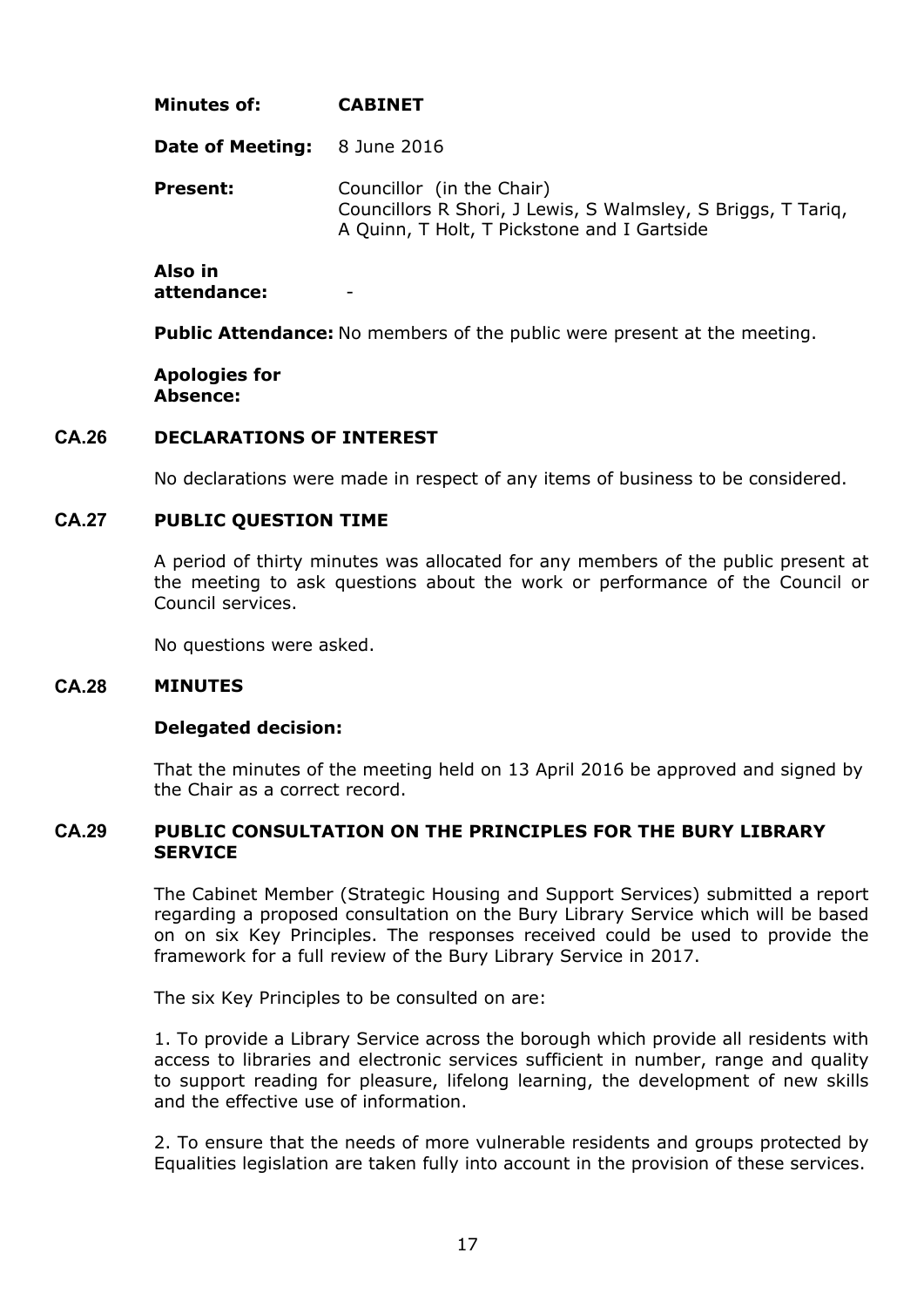3. To ensure that the resources committed to the library service are used as efficiently as possible by exploring options to reduce running and maintenance costs and to share premises with Council and other services.

4. To explore options for investing in technology to improve access to the library service for example by extending opening hours, increasing our digital services and enhancing provision for those with sensory impairments.

5. To welcome the contribution that members of the community can make to the Library Service as volunteers, supporting both traditional and digital services.

6. To meet local aspirations for a network of community spaces across the borough in which the council and local communities can work together as partners in meeting local needs.

In order to gain a wide range of views on the service, contact will be made with current library service users and non-users. The consultation will include an online survey, telephone survey, public meetings and face to face contact and this will be will be supported by a consultancy company.

The report provided an indicative timetable for the process to be followed, including the submission of the outcome of the first consultation phase report to Cabinet in October. A second consultation would then take place with a final report to Cabinet in March 2017. Consultation would then take place with staff members during April and May 2017 with the final implementation of proposals anticipated by 1 July 2017.

In welcoming the report the Chair also acknowledged the involvement of former Councillor Paddy Heneghan, for his work in initiating a review of the Bury Library Service, as the Cabinet Member responsible.

# **Delegated decision:**

That approval be given to a consultation with all stakeholders concerning the Bury Library Service (time period - 13 June to 5 September 2016) that will focus on the six Key Principles, as detailed above, and will drive a review of the Bury Library Service.

### **Reason for the decision:**

Bury Council has a duty to provide a comprehensive and efficient library service and is committed to continuing this provision within the available resources.

### **Other options considered and rejected:**

To reject/ amend the recommendation.

# **CA.30 OFSTED INSPECTION OF SERVICES FOR CHILDREN IN NEED OF HELP AND PROTECTION, CHILDREN LOOKED AFTER AND CARE LEAVERS AND REVIEW OF LOCAL SAFEGUARDING BOARD**

The Cabinet Member (Children and Families) submitted a report presenting the findings of an Ofsted inspection of Bury Council Children's Services for children in need of help and protection, looked after children and care leavers.